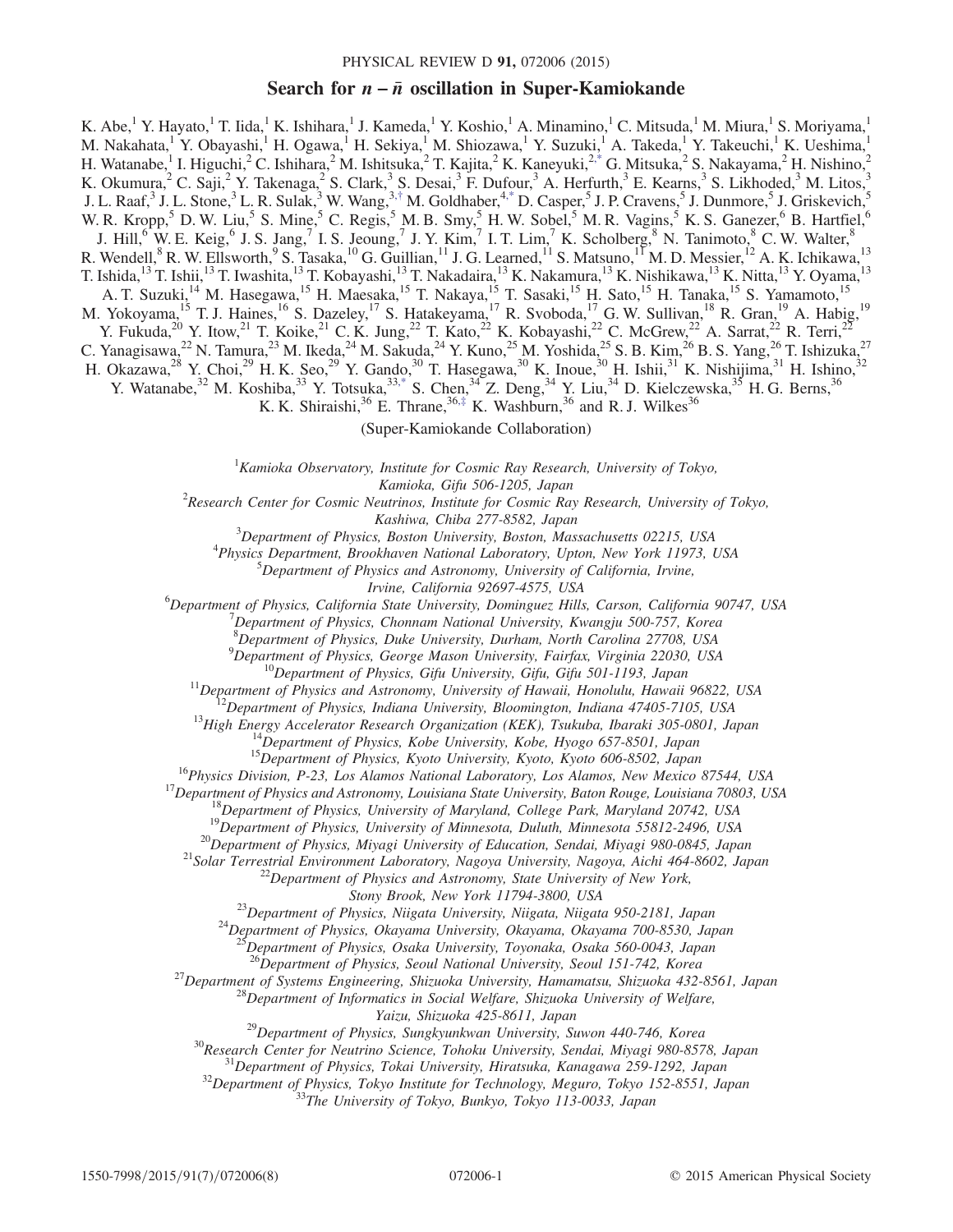$34$ Department of Engineering Physics, Tsinghua University, Beijing 100084, China<br> $35$ Institute of Experimental Physics, Warsaw University, 00-681 Warsaw, Poland <sup>36</sup>Department of Physics, University of Washington, Seattle, Washington 98195-1560, USA (Received 20 September 2011; published 10 April 2015)

A search for neutron-antineutron  $(n - \bar{n})$  oscillation was undertaken in Super-Kamiokande using the 1489 live-day or  $2.45 \times 10^{34}$  neutron-year exposure data. This process violates both baryon and baryon minus lepton numbers by an absolute value of two units and is predicted by a large class of hypothetical models where the seesaw mechanism is incorporated to explain the observed tiny neutrino masses and the matter-antimatter asymmetry in the Universe. No evidence for  $n - \bar{n}$  oscillation was found; the lower limit of the lifetime for neutrons bound in <sup>16</sup>O, in an analysis that included all of the significant sources of experimental uncertainties, was determined to be  $1.9 \times 10^{32}$  years at the 90% confidence level. The corresponding lower limit for the oscillation time of free neutrons was calculated to be  $2.7 \times 10^8$  s using a theoretical value of the nuclear suppression factor of  $0.517 \times 10^{23}$  s<sup>-1</sup> and its uncertainty.

DOI: [10.1103/PhysRevD.91.072006](http://dx.doi.org/10.1103/PhysRevD.91.072006) PACS numbers: 11.30.Fs, 12.10.Dm, 14.20.Dh, 29.40.Ka

## I. INTRODUCTION

Searches for baryon number  $(B)$  violating processes are motivated by various grand unification theories (GUTs) and by the observation first put forward by A. Sakharov in 1967 that  $B, C, CP$  violation and nonequilibrium thermodynamics are needed to explain the observed matter-antimatter or baryon number asymmetry of the Universe [\[1\].](#page-6-0) However recent experimental limits on  $p \to e^+ \pi^0$  [\[2](#page-6-1)–4] and  $p \rightarrow \bar{\nu}K^+$  [\[5\]](#page-6-2) have already ruled out the simplest  $B - L$ conserving GUTs, minimal  $SU(5)$  and the minimal supersymmetric version of  $SU(5)$ , where L stands for lepton number. It has also been shown that any  $B - L$  conserving baryon asymmetry generated in the early Universe (above 10 TeV scale) should be washed out until now by the triangle anomalies involving electroweak bosons. Therefore the search for  $B - L$  violating reactions has become increasingly important as a potential explanation of the observed baryon number asymmetry in the Universe.

Neutron-antineutron  $(n - \bar{n})$  oscillation, a process that violates B and  $B - L$  by two units  $(|\Delta B| = 2$  and  $|\Delta(B - L)| = 2$ ), was first discussed by V. Kuzmin in 1970 [\[6\].](#page-6-3) The discovery of neutrino oscillations [\[7\]](#page-6-4) has renewed interest in theories with Majorana spinors which yield  $B$  and  $L$  symmetry breaking by allowing  $|\Delta(B - L)| = 2$ , with  $|\Delta L| = 2$  as in neutrinoless double beta decay and  $|\Delta B| = 2$  for  $n - \bar{n}$  oscillation [\[8,9\].](#page-6-5) These models include a large class of supersymmetric and right-left symmetric  $SU(2)_L \otimes SU(2)_R \otimes SU(4)_C$  theories that include the seesaw mechanism to generate neutrino masses [\[10\].](#page-6-6) Neutron-antineutron oscillation has also been

<span id="page-1-0"></span>[\\*](#page-0-0) Deceased.

predicted by GUTs with large or small extra space-time dimensions [\[11,12\]](#page-6-7).

An important property of  $n - \bar{n}$  oscillation is its dependence on a six quark operator, with a mass scaling of  $M^{-5}$ instead of  $M^{-2}$  as in the charged X and Y bosons that mediate nucleon decay in minimal  $SU(5)$ . Therefore, the observation of a significant  $n - \bar{n}$  oscillation signal at Super-Kamiokande would imply new physics at a scale of approximately 100 TeV, a factor of 10 larger than the maximum energies scheduled for study at the Large Hadron Collider.

The previous best 90% confidence level (C.L.) lifetime limits for bound neutrons are from IMB with 1.7 and  $2.4 \times 10^{31}$  year [\[13\]](#page-7-0) in two different analyses, Kamiokande with  $4.3 \times 10^{31}$  year in oxygen [\[14\],](#page-7-1) Soudan 2 with  $7.2 \times 10^{31}$  year in iron [\[15\],](#page-7-2) and Frejus with 6.5  $\times$  $10^{31}$  year in iron [\[16\].](#page-7-3) The current best limit on the oscillation time of unbound neutrons is given by ILL (Grenoble) as  $0.86 \times 10^8$  seconds [\[17\].](#page-7-4) The lifetime limit for bound neutrons can be converted to the  $n - \bar{n}$ oscillation time for free neutrons by the relationship

$$
T_{n-\bar{n}} = R \cdot \tau_{n-\bar{n}}^2 \tag{1}
$$

<span id="page-1-3"></span>where  $\tau_{n-\bar{n}}$  and  $T_{n-\bar{n}}$  are the oscillation time of a free neutron and the lifetime of a bound neutron, and  $R$  is the nuclear suppression factor, for which theoretical estimates are given in the literature [\[18\].](#page-7-5)

In this paper, we describe the results of our neutronantineutron oscillation search in Super-Kamiokande. No positive signal was observed, but from our data we obtained a lower limit on the lifetime of a neutron in oxygen of  $1.9 \times 10^{32}$  year (90% C.L.), which is about four times larger than the previous highest experimental limits.

### II. THE SUPER-KAMIOKANDE DETECTOR

Super-Kamiokande is a ring imaging water Cherenkov detector containing 50 ktons of ultrapure water, located in Kamioka-town in Gifu prefecture, Japan. The detector is

<span id="page-1-1"></span>[<sup>†</sup>](#page-0-1) Present address: Department of Physics, University of Wisconsin-Madison, 1150 University Avenue Madison, WI 53706, USA. [‡](#page-0-2)

<span id="page-1-2"></span>Present address: Department of Physics and Astronomy, University of Minnesota, MN 55455, USA.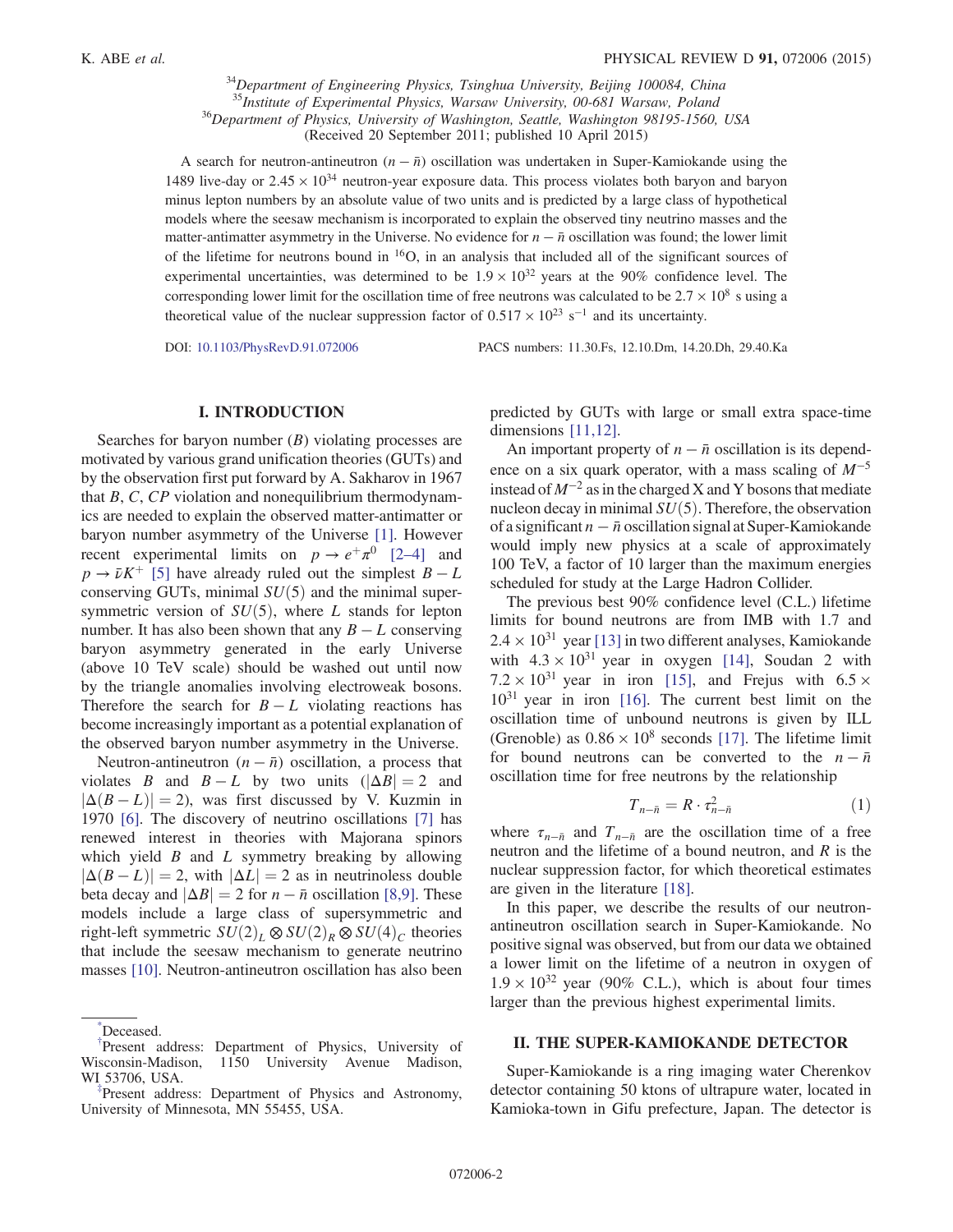composed of the inner detector, which contains 22.5 kton fiducial volume, and the outer detector for tagging cosmic ray muons entering the detector. Descriptive overviews of Super-Kamiokande and technical details are given in the literature [\[19\].](#page-7-6) The  $n - \bar{n}$  oscillation analysis described in this paper uses the complete Super-Kamiokande-I data set, which is equivalent to  $2.45 \times 10^{34}$  neutron-year exposure data. This data set of 1489 live-days was taken from May 31, 1996 to July 15, 2001.

An antineutron is expected to annihilate quickly with one of the surrounding nucleons and to produce multiple secondary hadrons, mainly pions. The total momentum of the secondaries is nearly zero, except for the Fermi momenta of the annihilating  $\bar{n}$  and nucleon, and the total energy is nearly equal to the total mass of the two nucleons. Therefore in the case of no nuclear interactions it was expected that  $n - \bar{n}$  oscillation events in oxygen would produce mesons with a total energy of about 2 GeV, distributed isotropically.

### III. MONTE CARLO SIMULATION

A detailed Monte Carlo (MC) simulation was formulated for this study. Since the literature on  $(\bar{n} +$  nucleon) annihilation in nuclei is sparse,  $\bar{p}p$  and  $\bar{p}d$  data from hydrogen and deuterium bubble chambers [20–[22\]](#page-7-7) were used to determine the branching ratios for the annihilation final states. The branching ratios included in our simulations are displayed in Table [I.](#page-2-0) The values of kinematic quantities in our MC were determined using relativistic phase-space distributions that included the Fermi momentum of the annihilating nucleons. Pions and omegas produced in the  $\bar{n}$ -nucleon annihilations were propagated through the residual nucleus. This study used a program originally developed for the IMB experiment to simulate meson-nucleon interactions [\[13\]](#page-7-0). The cross sections for the pionresidual nucleus interactions were based on an interpolation from measured pion-carbon and pion-aluminum cross sections to those for pion-<sup>16</sup>O interactions. Excitation of the  $\Delta(1232)$  resonance was the most important effect in the nuclear propagation phase. It was assumed that the pion and omega cross sections scaled linearly with matter

<span id="page-2-0"></span>TABLE I. The branching ratios for the  $\bar{n}$  + nucleon annihilations in our simulations. These factors were derived from  $\bar{p}p$  and  $\bar{p}d$  bubble chamber data [\[20](#page-7-7)–22].

| $\bar{n}+p$               |        | $\bar{n}+n$                       |         |
|---------------------------|--------|-----------------------------------|---------|
| $\pi^+\pi^0$              | $1\%$  | $\pi^+\pi^-$                      | $2\%$   |
| $\pi^+ 2\pi^0$            | 8%     | $2\pi^0$                          | $1.5\%$ |
| $\pi^+3\pi^0$             | $10\%$ | $\pi^{+}\pi^{-}\pi^{0}$           | $6.5\%$ |
| $2\pi^{+}\pi^{-}\pi^{0}$  | 22%    | $\pi^{+}\pi^{-}2\pi^{0}$          | 11%     |
| $2\pi^{+}\pi^{-}2\pi^{0}$ | 36%    | $\pi^{+}\pi^{-}3\pi^{0}$          | 28%     |
| $2\pi^+\pi^-2\omega$      | $16\%$ | $2\pi^{+}2\pi^{-}$                | 7%      |
| $3\pi + 2\pi = \pi^0$     | 7%     | $2\pi^+ 2\pi^- \pi^0$             | 24%     |
|                           |        | $\pi^+\pi^-\omega$                | 10%     |
|                           |        | $2\pi + 2\pi - 2\pi$ <sup>0</sup> | $10\%$  |

density, a quantity that decreases as the mesons move away from the annihilation point and exit from the nucleus. The Fermi momentum of the interacting nucleon and the possibility of Pauli blocking were also included in our simulations. We found that 49% of the pions did not interact, while 24% were absorbed and 3% interacted with a nucleon to produce an additional pion or occasionally two more pions, and the rest of the pion interactions involved scattering. These interaction probabilities yielded total and charged pion multiplicities of 3.5 and 2.2, respectively, with an average charged pion momentum of 310 MeV/ $c$ and a root mean square width of 190 MeV/ $c$ . There was a probability of 0.56% that an event included an  $\omega^0$  that emerged from the nucleus without having decayed. The final states of the nuclear fragments were calculated using an algorithm based on a simulation from Oak Ridge National Laboratory [\[23\]](#page-7-8). Fragments of the residual nucleus that contained two or more nucleons were not simulated in water, since most of the nucleons in these fragments had momenta that were below the threshold for inelastic hadron interactions. Therefore only free  $n$  and  $p$ fragments were propagated through water.

Since the largest source of background events for  $n - \bar{n}$ oscillation is atmospheric neutrinos, we prepared a large MC event sample that corresponded to an atmospheric neutrino exposure of 500 years. A detailed description of this simulation is given in Ref. [\[24\].](#page-7-9) The propagation of particles and Cherenkov light in the detector was modeled by a program that is based on the GEANT-3 package [\[25\]](#page-7-10). The detector geometry, the generation and propagation of Cherenkov radiation from charged particles, and the response of the photomultiplier tubes (PMTs) and data acquisition electronics were also included in our simulations. Hadron interactions were simulated using the CALOR package [\[26\]](#page-7-11) for nucleons and charged pions with  $p_\pi > 500$  MeV/c, and through a custom-made program [\[27\]](#page-7-12) for charged pions of  $p_{\pi}$  < 500 MeV/c.

#### IV. DATA REDUCTION AND RECONSTRUCTION

The trigger threshold for our search corresponds to 5.7 MeV of electromagnetic energy; therefore signal events would trigger with 100% efficiency. The majority of triggered events in the Super-Kamiokande data are background due to inherent radioactivity or to cosmic ray muons passing in the detector. Most of the cosmic ray muon events are rejected by a requirement that the number of hit PMTs in the outer detector within 800 ns of the trigger be less than 25. We also require that the reconstructed visible energy be greater than 30 MeV to remove the remaining low energy radioactivity. This constraint is also necessary to maintain the effectiveness of the event reconstruction. The reduction algorithms are identical to those used for the atmospheric neutrino analyses and nucleon decay searches [\[24\]](#page-7-9).

Events remaining after the reduction procedure are processed by the full reconstruction program, which yields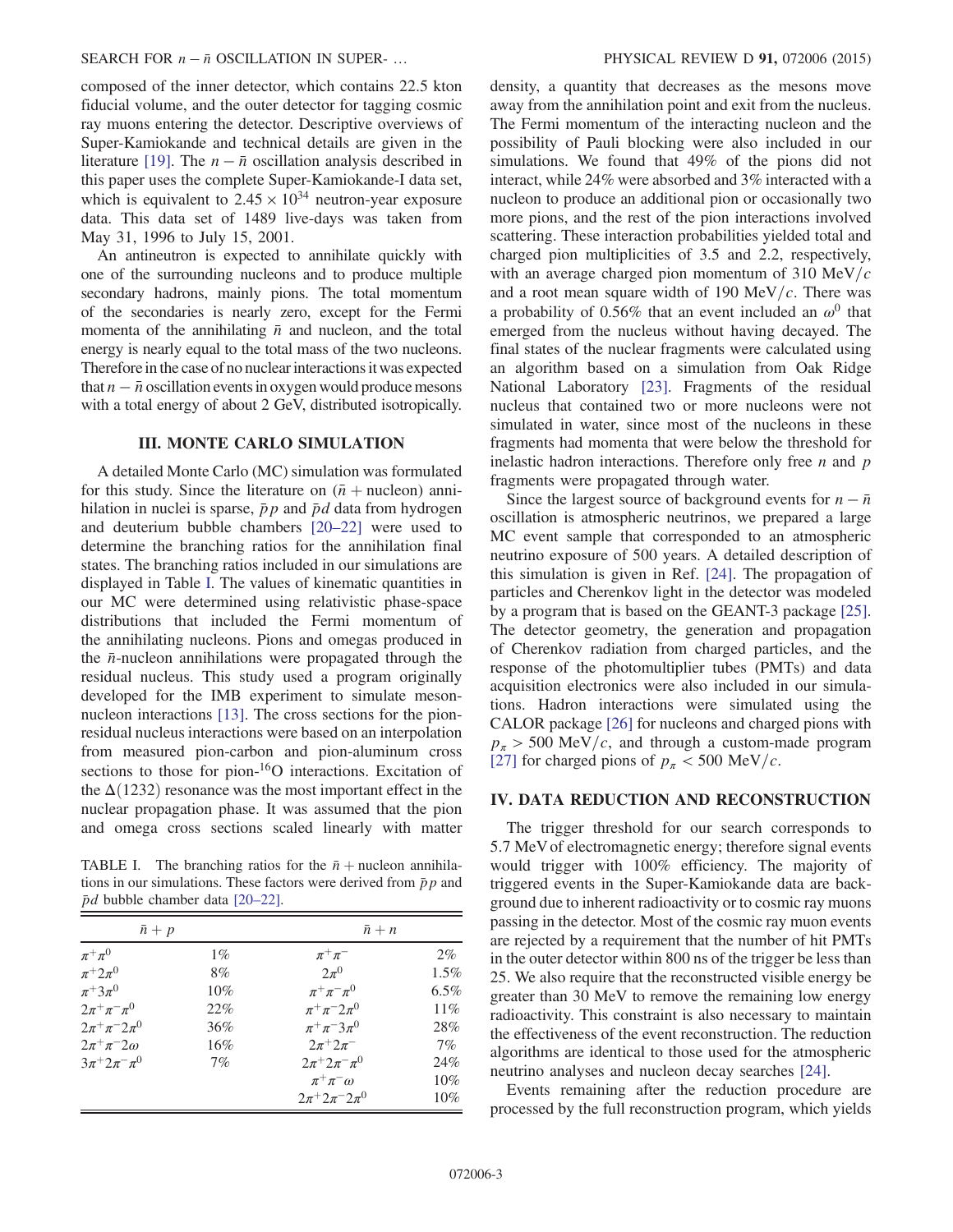an overall event vertex, the number of Cherenkov rings, and a direction, particle identification determination, and a momentum for each ring [\[24\].](#page-7-9) For  $n - \bar{n}$  oscillation events the vertex resolution is 26 cm. Each Cherenkov ring is identified as being either "showering"  $(e, \gamma)$  or "nonshowering"  $(\mu, \pi, p)$  based upon its hit pattern and opening angle. The momentum is subsequently determined using the assigned particle type and the number of collected photoelectrons inside a cone with an opening half-angle of 70 degrees after corrections for geometric effects and light attenuation are made. Our choice of cone angle completely covers the Cherenkov cone in water, which has an opening half-angle of about 42 degrees. In multiple-Cherenkov ring events, we estimate and separate a sample of photoelectrons for each ring using an expected Cherenkov light distribution.

#### V. ANALYSIS

To isolate  $n - \bar{n}$  candidates we apply additional criteria to the fully contained (FC) event sample within the inner detector; this sample is used for our atmospheric neutrino analyses and nucleon decay searches [\[24\]](#page-7-9). In addition, we require the following: (a) The number of Cherenkov rings  $> 1$ , (b) 700 MeV < Visible energy < 1300 MeV, (c) 0 MeV/ $c$  < Total momentum < 450 MeV/ $c$  and (d) 750 MeV/ $c^2$  < Invariant mass < 1800 MeV/ $c^2$ . The visible energy is defined as the energy of an electron that would produce the same total amount of light in the detector. The total momentum is  $P_{\text{tot}} = |\sum_{i}^{\text{all-rings}} \vec{p}_i|$ , where  $\vec{p}_i$  is the reconstructed momentum vector of the ith ring. The invariant mass is defined to be

<span id="page-3-0"></span>

FIG. 1 (color online). The distributions of the kinematic variables subject to additional criteria at each of the reduction steps described in the text including (a) number of rings, (b) visible energy, (c) total momentum, and (d) invariant mass. Circles indicate data points with statistical error bars; solid blue lines and dashed red lines represent the atmospheric neutrino MC and the  $n - \bar{n}$  MC, respectively. Light vertical lines with arrows indicate the event selection criteria.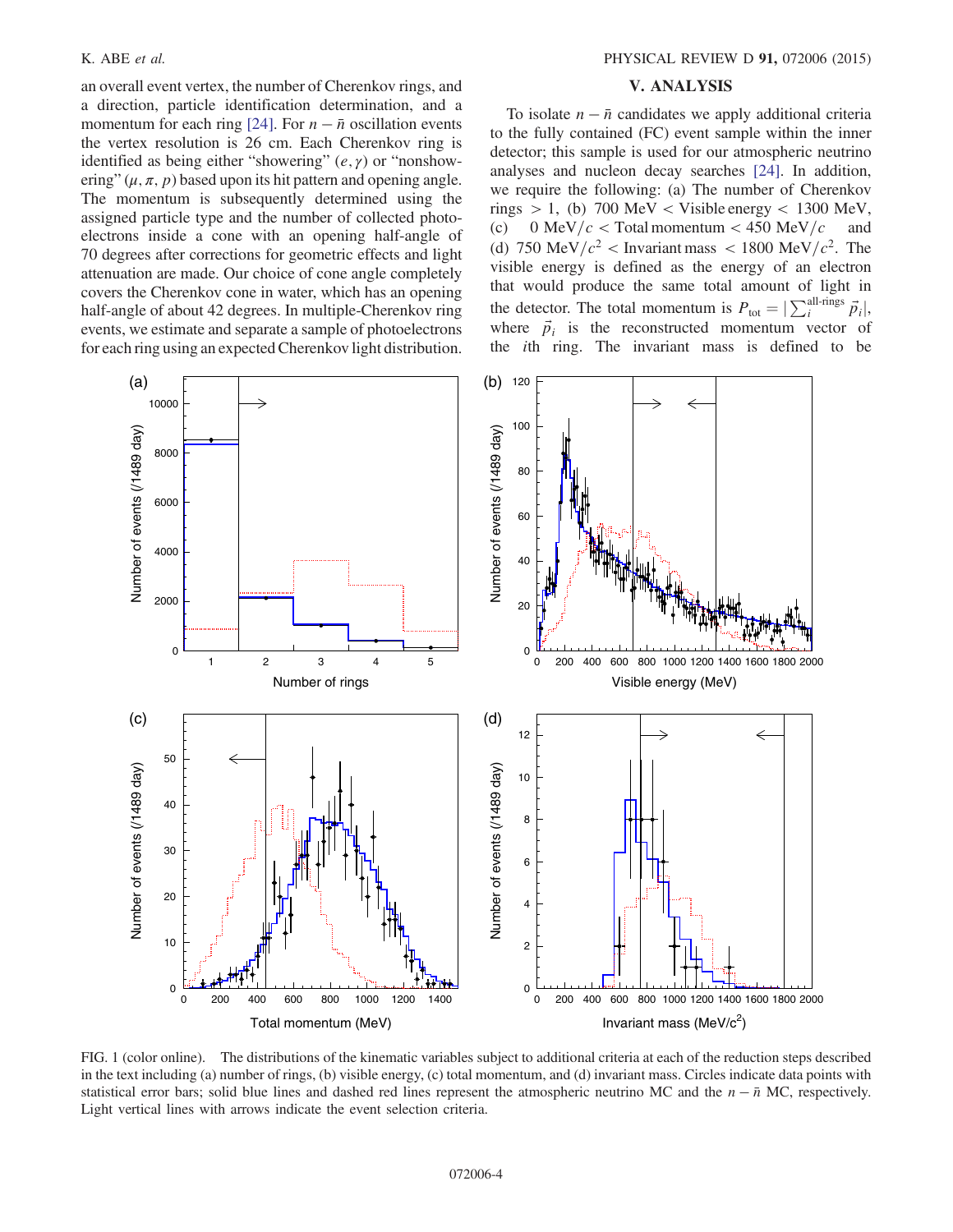$M_{\text{tot}} = \sqrt{E_{\text{tot}}^2 - P_{\text{tot}}^2}$ , while the total energy is defined as  $E_{\text{tot}} = \sum_{i}^{\text{all-rings}} \sqrt{p_i^2 + m_i^2}$ , where  $m_i$  is the mass of the ith ring assuming that showering and nonshowering rings are from  $\gamma$  rays and charged pions, respectively. The selection criteria given above were optimized to maximize the ratio  $\epsilon/\sqrt{b}$ , where  $\epsilon$  is the signal detection efficiency and b is the number of background events.

Distributions of the four reconstructed kinematic variables are displayed in Fig. [1](#page-3-0). Our atmospheric neutrino MC includes the effects of  $\nu_{\mu}$  to  $\nu_{\tau}$  neutrino oscillations, with mixing parameters of  $(\sin^2 2\theta, \Delta m^2) = (1.0, 2.1 \times 10^{-3} \text{ eV}^2)$ obtained from our publication on this topic [\[24\]](#page-7-9). Figure [1\(b\)](#page-3-0) shows the visible energy distribution after the event selection criterion (a) based on the number of Cherenkov rings was imposed. The average visible energy for  $n - \bar{n}$  MC oscillation events is about 700 MeV, much lower than twice the nucleon mass. The reasons for observing lower visible energy include the mass of charged mesons, energy loss by mesons scattering off nucleons, and the absorption of mesons in nuclear reactions. The visible energy would approach twice the nucleon mass only if the annihilation resulted fully in electromagnetic showers (such as multiple  $\pi^0$  that decayed before interaction).

Application of the event selection criteria (a)–(d) yielded 24 candidate events, a detection efficiency of 12.1% from the remaining  $n - \bar{n}$  MC events in the final sample, and 24.1 background events as estimated for the 1489 days of Super-Kamiokande-I. Final event samples are displayed as scattered dots inside of the box-shaped scatterplots that apply criteria  $(c)$ – $(d)$  in Fig. [2.](#page-4-0) Of the remaining

<span id="page-4-0"></span>

FIG. 2. Total momentum vs the invariant mass after applying the selection criteria (a)–(b) on the FC sample: (A) signal MC, (B) atmospheric neutrino MC, and (C) data. The boxed region in each panel shows the criterion (c)–(d) for the  $n - \bar{n}$  oscillation signal.

background, 57.8% comes from multihadron production by deep inelastic scattering (DIS), 31.4% from single pion production via resonances, and 5.5% from single  $\eta$  and K meson production via resonances. The remaining 5.2% of the background results from charged current (CC) quasielastic (QE) scattering and neutral current (NC) elastic scattering accompanied by energetic knocked-out nucleons in the water.

### VI. SYSTEMATIC ERRORS

Uncertainties in the detection efficiency, exposure, and background rates are given in Table [II](#page-4-1). The major sources of errors in the detection efficiency are the results of uncertainties in the models for propagation of pions and omega mesons through the residual nucleus. In particular, the error due to uncertainties in the  $\pi$ -nucleon cross section

<span id="page-4-1"></span>TABLE II. Systematic uncertainties in the signal efficiency, exposure, and background rate.

| Signal efficiency                                                   |                    |  |
|---------------------------------------------------------------------|--------------------|--|
| Sources                                                             | Uncertainty $(\%)$ |  |
| Fermi momentum of nucleons                                          | 6.2                |  |
| Branching ratio of $\bar{n}$ + nucleons                             | 4.6                |  |
| $\pi$ propagation modeling                                          | 6.1                |  |
| $\pi$ -nucleon cross section in the nucleus                         | 20.0               |  |
| Energy scale                                                        | 1.7                |  |
| Asymmetry of detector gain                                          | 0.4                |  |
| Cherenkov ring finding                                              | 2.2                |  |
| Total                                                               | 22.9               |  |
| Exposure                                                            |                    |  |
| Sources                                                             | Uncertainty $(\%)$ |  |
| Fiducial volume                                                     | 3.0                |  |
| Detector live-days                                                  | < 0.1              |  |
| Total                                                               | 3.0                |  |
| Background rate                                                     |                    |  |
| Sources                                                             | Uncertainty (%)    |  |
| $(\nu_e+\bar{\nu}_e)/(\nu_\mu+\bar{\nu}_\mu),\,\nu/\bar{\nu}$ ratio | 0.1, 1.0           |  |
| Up/down, horizontal/vertical flux ratios                            | $\ll 1$            |  |
| $K/\pi$ ratio                                                       | 3.1                |  |
| Neutrino energy spectrum $(< 1, > 1$ GeV)                           | 6.1, 3.6           |  |
| Neutrino cross sections                                             |                    |  |
| QE                                                                  | 5.8                |  |
| $1-\pi$ production                                                  | 2.4                |  |
| <b>DIS</b>                                                          | 14.1               |  |
| coherent $\pi$ productions                                          | $\ll 1$            |  |
| CC/NC cross section ratio                                           | 5.0                |  |
| Axial vector mass in QE and $1\pi$ prod.                            | 0.6                |  |
| Fermi momentum for QE                                               | $\ll 1$            |  |
| $\pi$ propagation in <sup>16</sup> O                                | 4.1                |  |
| Energy scale                                                        | 4.8                |  |
| Asymmetry of detector gain                                          | 0.5                |  |
| Cherenkov ring finding                                              | 14.1               |  |
| Total                                                               | 23.7               |  |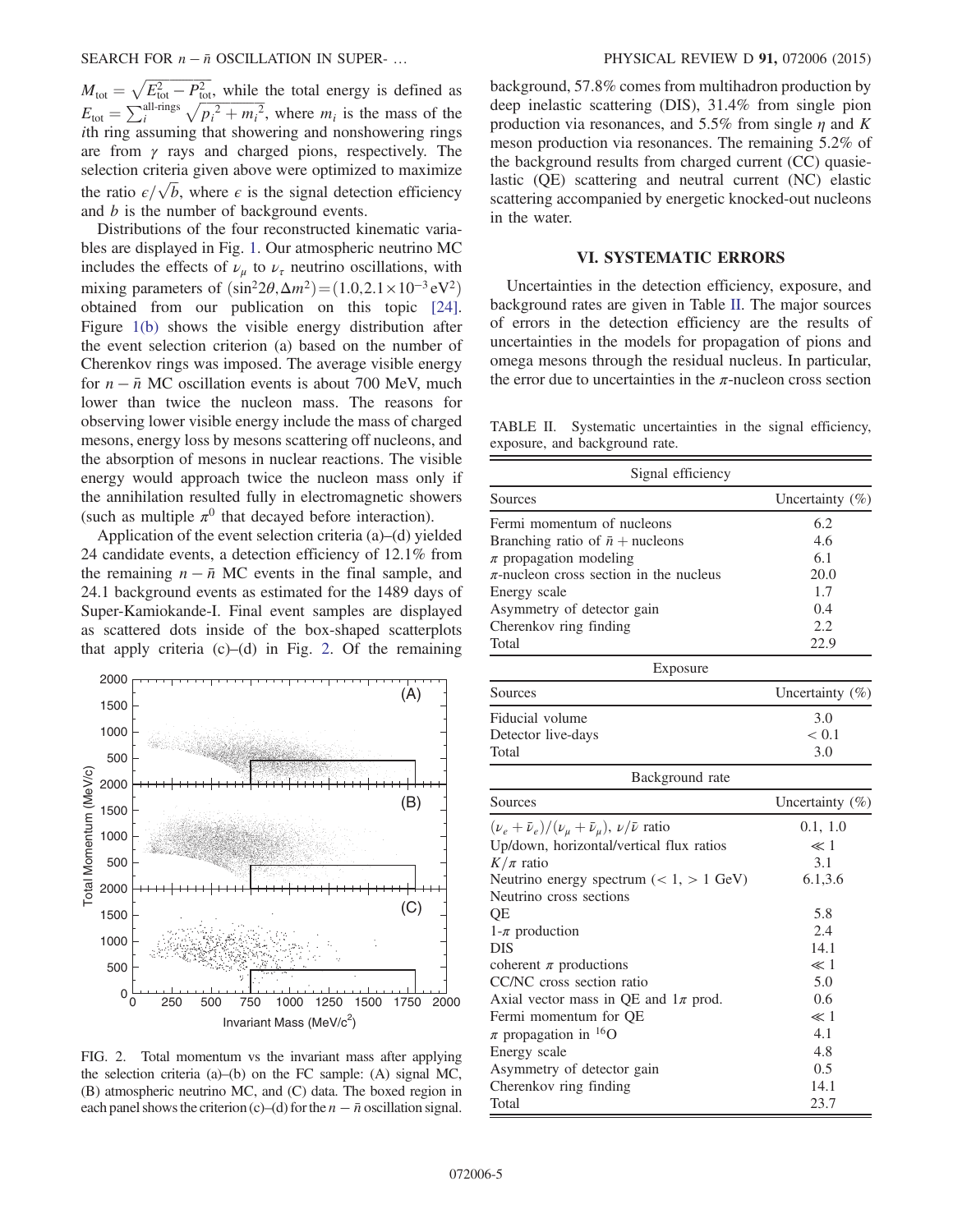is 20.0%, as estimated from the  $\pi$ -<sup>16</sup>O scattering data shown in [\[13\]](#page-7-0) and by comparing results from two independent nuclear interaction programs originally developed by IMB [\[13\]](#page-7-0) and by Kamiokande [\[14\]](#page-7-1) (6.1%). The uncertainty from the  $(\bar{n} +$  nucleon) annihilation branching ratios is estimated to be 4.6% by comparing different MC results based on variations in the assumed branching ratios [\[28,29\]](#page-7-13). The 0.6% asymmetry in the detector gain and the 2.0% difference in the energy scale between the data and the MC would affect the momentum cut and contribute 1.7% and 0.4% uncertainties, respectively. By comparing real data with MC events we estimate that the uncertainty in the Cherenkov ring finding procedure is 2.2%. The detection efficiency is estimated to have a total uncertainty of 22.9% while the exposure uncertainty was found to be 3.0% through an estimate of the error in the calculation of the effective fiducial volume.

The uncertainties in the atmospheric neutrino flux, the atmospheric neutrino energy spectrum, and the components of the atmospheric neutrino flux contribute 7.8% to the systematic uncertainty of the background rate. The DIS cross section uncertainty in the low  $q^2$  region yields a large contribution to the uncertainty in the background rate, which is estimated to be 14.1% by comparing the results from two different parametrizations of the parton distribution functions [\[30,31\].](#page-7-14) The uncertainty in the energy scale, the lack of perfect uniformity in the PMT gain, and the uncertainty in the Cherenkov ring finding contribute a total of 14.9% to the systematic errors. The total systematic uncertainty in the background rate is estimated to be 23.7%.

#### VII. RESULTS

No significant excess was found in our full 1489 day Super-Kamiokande-I data set. The lower limit on the lifetime of a neutron bound inside an oxygen nucleus due to  $n - \bar{n}$  oscillation was calculated from the 24 observed candidate and 24.1 expected background events. All of the systematic uncertainties were included in the limit calculation by employing the Bayesian statistical method [\[32\]](#page-7-15) as follows:

$$
P(\Gamma|n_{\text{obs}}) = A \iiint \frac{e^{-(\Gamma\lambda\epsilon+b)}(\Gamma\lambda\epsilon+b)^{n_{\text{obs}}}}{n_{\text{obs}}!} \times P(\Gamma)P(\lambda)P(\epsilon)P(b)d\lambda d\epsilon db.
$$
 (2)

The above normalization constant A in Eq. [\(2\)](#page-5-0) was determined by imposing the constraint  $\int_0^\infty P(\Gamma | n_{\text{obs}}) d\Gamma = 1$ where  $\Gamma$ ,  $\lambda = NT$ , and  $\epsilon$  are the true values of the event rate, exposure, and detection efficiency, respectively, for  $n - \bar{n}$ oscillation.  $N$  and  $T$  are the number of neutrons and the live-days,  $n_{obs} = 24$  is the number of observed candidates, and *b* is the true mean number of background events.  $P(\Gamma), P(\lambda), P(\epsilon), P(b)$  in Eq. [\(2\)](#page-5-0) are the prior probability density functions, which we assume are Gaussian distributions for  $\lambda$ ,  $\epsilon$ , and  $b$ .  $P(\Gamma)$  is a flat distribution for  $\Gamma \geq 0$ and 0 for negative Γ. Finally, the 90% C.L. limit of the neutron lifetime for  $n - \bar{n}$  oscillation in oxygen with the inclusion of systematic uncertainties is determined from Eqs.  $(3)$ – $(4)$  as follows:

$$
T_{n-\bar{n}} = 1/\Gamma_{\text{limit}},\tag{3}
$$

<span id="page-5-1"></span>
$$
C.L. = \int_0^{\Gamma_{\text{limit}}} P(\Gamma | n) d\Gamma \tag{4}
$$

<span id="page-5-3"></span><span id="page-5-2"></span>where C.L.  $= 0.9$ . The calculated result is

$$
T_{n-\bar{n}} > 1.9 \times 10^{32} \text{ years.}
$$
 (5)

This lifetime for oscillation of a bound neutron is converted to the  $n - \bar{n}$  oscillation time of a free neutron using Eq. [\(1\).](#page-1-3) The result depends on the choice of the nuclear suppression factor, R. A straightforward application of Eq. [\(1\)](#page-1-3), using our result in Eq. [\(5\)](#page-5-3) and the older suppression factor  $\overline{R} = 1.0 \times 10^{23} \text{ s}^{-1}$  yields a limit on the free neutron oscillation time of  $> 2.4 \times 10^8$  seconds. This may be directly compared with the deduced free neutron limits from Kamiokande and IMB, as listed in Table [III](#page-5-4), which used the same nuclear suppression factor. Since the time of those experiments, Friedman and Gal have published an improved calculation of the nuclear suppression factor [\[18\]](#page-7-5). Their calculation uses nuclear

<span id="page-5-4"></span><span id="page-5-0"></span>TABLE III. A comparison of the Super-Kamiokande results with those of previous  $n - \bar{n}$  experiments using bound neutrons [13–[16\]](#page-7-0). The abbreviation SK, SD2, and KAM stands for Super-Kamiokande, Soudan 2, and Kamiokande, respectively.

| Experiment                                      | <b>SK</b> | SD2  | Frejus   | KAM    | <b>IMB</b> |
|-------------------------------------------------|-----------|------|----------|--------|------------|
| Source of neutrons                              | Oxygen    | Iron | Iron     | Oxygen | Oxygen     |
| Exposure $(10^{32}$ neutron $\cdot$ yr)         | 245       | 21.9 | 5.0      | 3.0    | 3.2        |
| Efficiency(%)                                   | 12.1      | 18.0 | 30.0     | 33.0   | 50.0       |
| Candidates                                      | 24        |      | $\theta$ |        | 3          |
| Backgrounds                                     | 24.1      | 4.5  | 2.5(2.1) | 0.9    |            |
| $T_{n-\bar{n}}$ (10 <sup>32</sup> yr)           | 1.9       | 0.72 | 0.65     | 0.43   | 0.24       |
| Suppression factor $(10^{23} \text{ sec}^{-1})$ | 0.517     | 1.4  | 1.4      | 1.0    | 1.0        |
| $\tau_{n-\bar{n}}$ (10 <sup>8</sup> )<br>sec)   | 2.7       | 1.3  | 1.2      |        | 0.88       |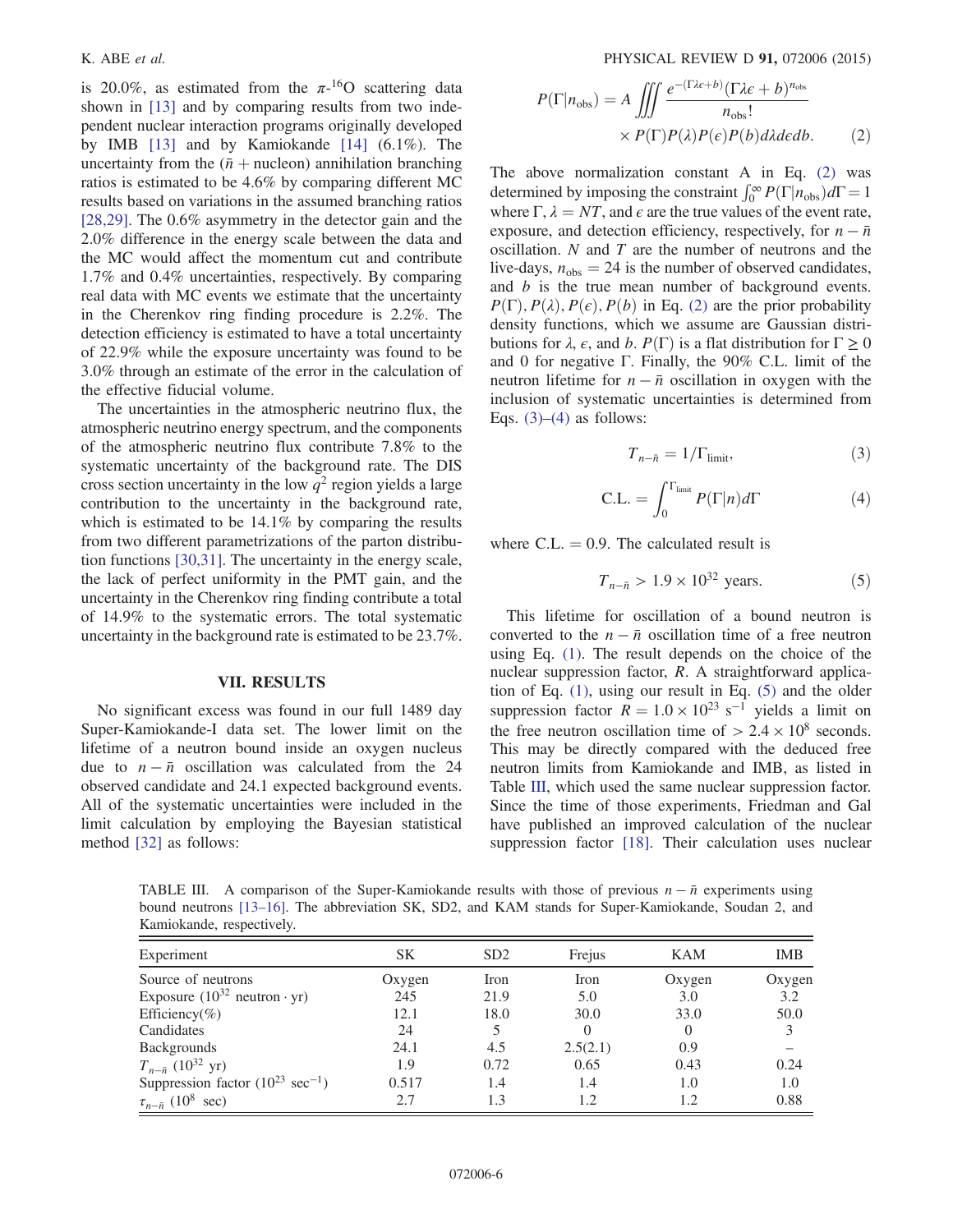SEARCH FOR  $n - \bar{n}$  OSCILLATION IN SUPER- … PHYSICAL REVIEW D 91, 072006 (2015)

potentials based on recent data [\[33\],](#page-7-16) resulting in a significantly lower value of

$$
R = 0.517 \times 10^{23} \, \text{s}^{-1},\tag{6}
$$

with a theoretical uncertainty of  $20\%-30\%$  [\[18\].](#page-7-5) We note that the earlier value of  $R$  is well outside this theoretical uncertainty, but simply take the latest estimate and its uncertainty at face value for interpreting our result. The application of Eqs. [\(1\)](#page-1-3) and [\(5\)](#page-5-3) with this value of  $R$  results in a limit on the free neutron oscillation time of  $\tau_{n-\bar{n}} >$  $3.4 \times 10^8$  s at the 90% C.L. We take account of the theoretical uncertainty of 30% in  $R$  by applying the same Bayesian treatment using Eq. [\(2\)](#page-5-0) to the normalization. With this consideration, the free neutron lifetime is more conservatively limited to be

$$
\tau_{n-\bar{n}} > 2.7 \times 10^8 \text{ s} \tag{7}
$$

at the 90% C.L. This limit represents the best understanding that may be derived from our search and can be compared to the direct result on free neutron oscillation from the ILL/ Grenoble experiment [\[17\],](#page-7-4)  $\tau_{n-\bar{n}} > 0.86 \times 10^8$  seconds.

## VIII. SUMMARY

We have searched for neutron-antineutron oscillation with  $2.45 \times 10^{34}$  neutron years of exposure of <sup>16</sup>O in the Super-Kamiokande-I experiment. A small number of simple selection criteria were employed and the search window in total momentum versus invariant mass was optimized for this exposure. Twenty-four events pass the selection criteria, but the estimated background was  $24.1 \pm 5.7$  events, and the distribution of events agrees with the expectation from atmospheric neutrino interactions. The signal efficiency was  $12.1 \pm 2.8\%$ . We performed a limit calculation that incorporates systematic uncertainties, arriving at a bound lifetime limit of  $T_{n-\bar{n}} > 1.9 \times 10^{32}$  years. This is more than four times greater than the best limit from a water Cherenkov experiment, despite having nearly eighty times the exposure because these searches are background limited. Using a recent calculation of the nuclear suppression factor, the negative results of our search for  $n - \bar{n}$ oscillation in <sup>16</sup>O is equivalent to a limit for free  $n - \bar{n}$ oscillation time of greater than  $2.7 \times 10^8$  seconds. This result is three times more restrictive than the ILL/Grenoble reactor experiment. This places strict limitations on  $(\Delta B = 2, \Delta L = 0)$  processes in physics beyond the standard model.

### ACKNOWLEDGMENTS

We gratefully acknowledge the cooperation of the Kamioka Mining and Smelting Company. The Super-Kamiokande experiment was built from, and has been operated with, funding by the Japanese Ministry of Education, Science, Sports and Culture, and the United States Department of Energy. We also express our gratitude to the following agencies for their support of our research; the U.S. National Science Foundation (including Grants No. PHY 0401139 and No. PHY 0901048 to CSUDH), the National Research Foundation of Korea (Grant No. NRF-2009-353-C00046), and the National Natural Science Foundation of China.

- <span id="page-6-0"></span>[1] A. D. Sakharov, Violation of CP invariance, C asymmetry, and Baryon asymmetry of the Universe, [Pis'ma Zh. E'ksp.](http://dx.doi.org/10.1070/PU1991v034n05ABEH002497) Teor. Fiz. 5[, 32 \(1967\)](http://dx.doi.org/10.1070/PU1991v034n05ABEH002497) [JETP Lett. 5, 24 (1967)].
- <span id="page-6-1"></span>[2] C. McGrew et al. (IMB-3 Collaboration), Search for nucleon decay using the IMB-3 detector, [Phys. Rev. D](http://dx.doi.org/10.1103/PhysRevD.59.052004) 59[, 052004 \(1999\).](http://dx.doi.org/10.1103/PhysRevD.59.052004)
- [3] K. Hirata et al. (Kamiokande-II Collaboration), Experimental limits on nucleon lifetime for lepton  $+$  meson decay modes, [Phys. Lett. B](http://dx.doi.org/10.1016/0370-2693(89)90058-0) 220, 308 (1989).
- [4] M. Shiozawa et al. (Super-Kamiokande Collaboration), Search for Proton Decay via  $p \to e^+ \pi^0$  in a Large Water Cherenkov Detector, [Phys. Rev. Lett.](http://dx.doi.org/10.1103/PhysRevLett.81.3319) 81, 3319 (1998); H. Nishino et al.(Super-Kamiokande Collaboration), Search for nucleon decay into charged antilepton plus meson in Super-Kamiokande I and II, Phys. Rev. D 85[, 112001 \(2012\).](http://dx.doi.org/10.1103/PhysRevD.85.112001)
- <span id="page-6-2"></span>[5] K. Kobayashi et al. (Super-Kamiokande Collaboration), Search for nucleon decay via modes favored by supersymmetric grand unification models in Super-Kamiokande-I, Phys. Rev. D 72[, 052007 \(2005\)](http://dx.doi.org/10.1103/PhysRevD.72.052007).
- <span id="page-6-3"></span>[6] V. A. Kuzmin, CP violation and baryon asymmetry of the universe, Pis'ma Zh. E'ksp. Teor. Fiz. 12, 335 (1970) [JETP Lett. 12, 228 (1970)].
- <span id="page-6-4"></span>[7] Y. Fukuda et al. (Super-Kamiokande Collaboration), Evidence for Oscillation of Atmospheric Neutrinos, [Phys.](http://dx.doi.org/10.1103/PhysRevLett.81.1562) Rev. Lett. 81[, 1562 \(1998\)](http://dx.doi.org/10.1103/PhysRevLett.81.1562).
- <span id="page-6-5"></span>[8] R. N. Mohapatra, Neutron – anti-neutron oscillation: theory and phenomenology, J. Phys. G 36[, 104006 \(2009\).](http://dx.doi.org/10.1088/0954-3899/36/10/104006)
- [9] D. G. Phillips, II, W. M. Snow, K. Babu, S. Banerjee, D. V. Baxter, Z. Berezhiani, M. Bergevin, S. Bhattacharya et al., Neutron-antineutron oscillations: theoretical status and experimental prospects, [arXiv:1410.1100 \[Phys. Rep. \(to](http://arXiv.org/abs/1410.1100) [be published\)\].](http://arXiv.org/abs/1410.1100)
- <span id="page-6-6"></span>[10] K. S. Babu and R. N. Mohapatra, Observable neutronantineutron oscillations in seesaw models of neutrino mass, [Phys. Lett. B](http://dx.doi.org/10.1016/S0370-2693(01)01077-2) 518, 269 (2001).
- <span id="page-6-7"></span>[11] S. Nussinov and R. Shrock,  $n - \bar{n}$  Oscillations in Models with Large Extra Dimensions, [Phys. Rev. Lett.](http://dx.doi.org/10.1103/PhysRevLett.88.171601) 88, 171601 [\(2002\).](http://dx.doi.org/10.1103/PhysRevLett.88.171601)